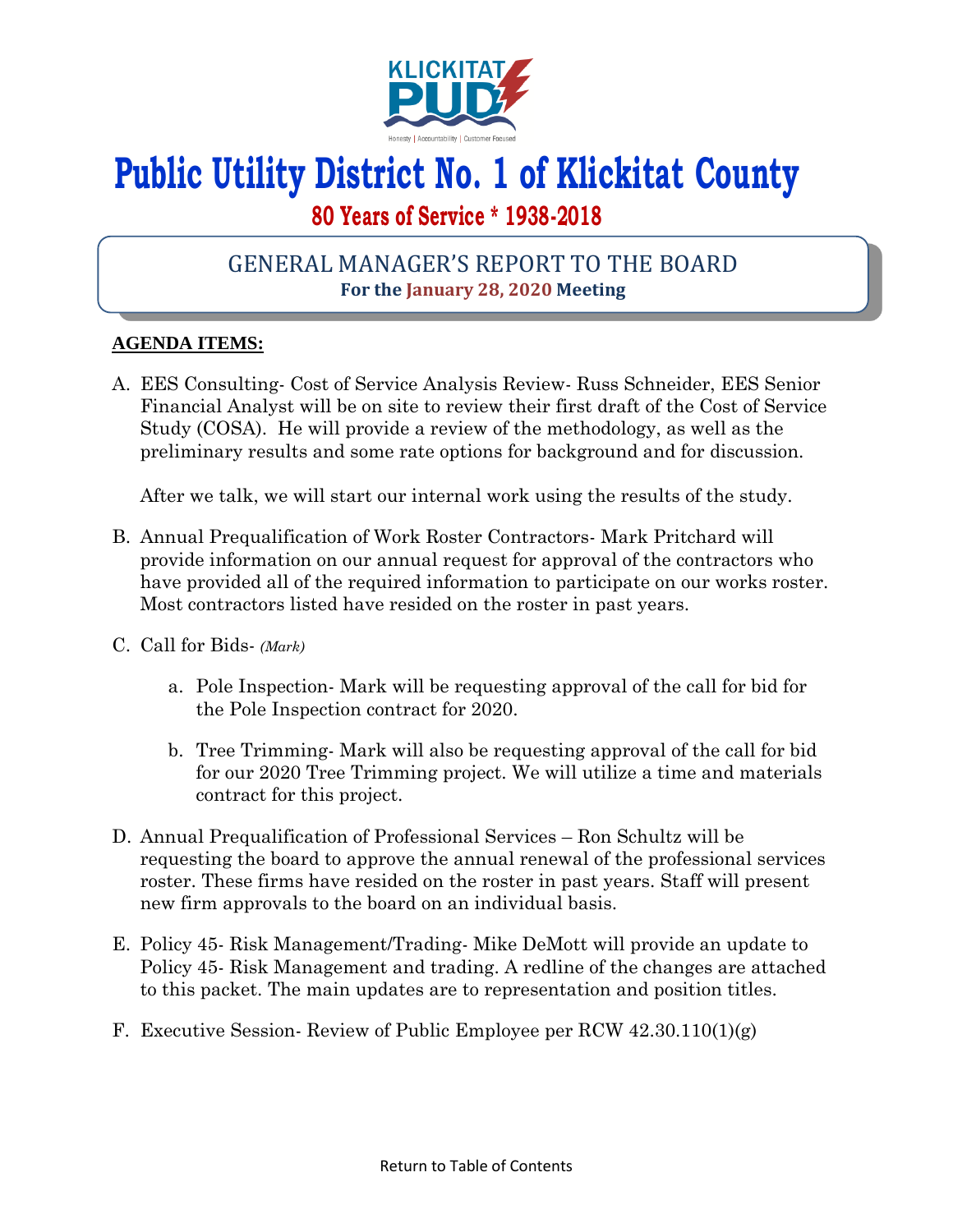#### **NON-AGENDA ITEMS:**

- **1. Landfill Gas Optimization Agreement**  we have been very happy with the progress of the group discussing the restatement of the Agreement. The actual changes to the optimization processes are relatively small, but the implementation of the Agreement is already much improved.
- **2. Water and Waste Water System General Facilities Charges (GFC)** Russ has completed his analysis. I will be looking for some guidance as we complete our staff review.
- **3. Pumped Storage** National Grid and Rye Development have engaged Dave Warren to assist them with legislative issues. Dave introduced a bill this week. It amends the section of law that designates projects of statewide significance. The text of the law and what that means for the project is in the bill and I have attached a copy for reference. The only changes to the existing RCW is the underlined section at the top of page 3 of the attachment.

Senator Jim Honeyford will sponsor the Senate bill (at the request of Senator King) and Senator Van de Wege (Chair of Senate Ag, Water, Natural Resources will co-sponsor). We expect the bill to go through that Committee (thus the inclusion of the water rights reference).

In the House, Representative Mosbrucker will be prime sponsor and Representative Brian Blake, Chair of House Ag and Natural Resources will co-sponsor. We expect/hope for the same routing in the House.

Dave has suggested that it will help to have letters of support, if not testimony from county government and the Goldendale City Council.

**4. CAISO Curtailments** – I saw this the other day and thought it was interesting enough to include. Just more evidence of the growing impact of solar generation in California.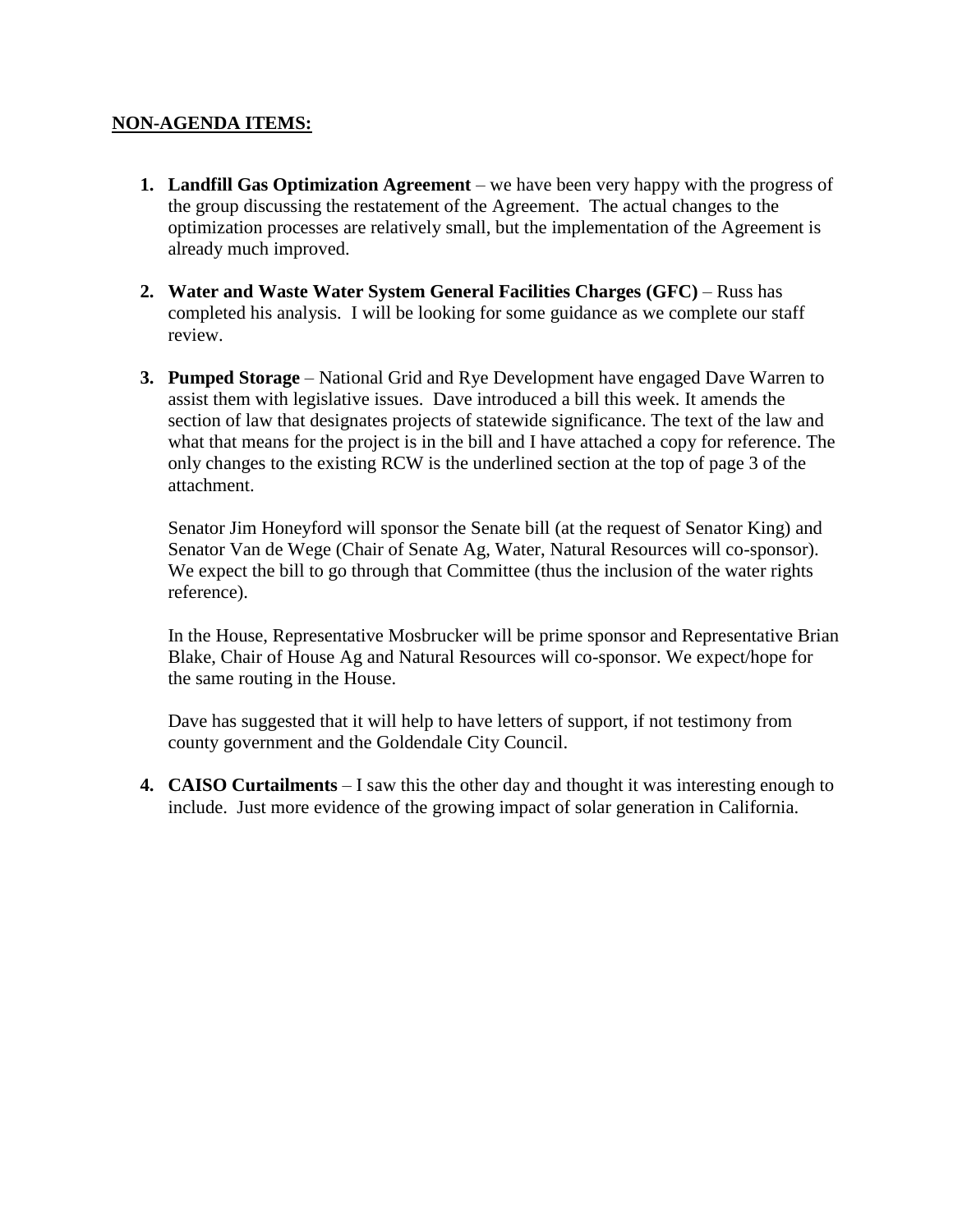

At our Public Generating Pool meeting this week, PowerEx discussed that there are significant issues with CAISO's accounting for resource adequacy. CAISO acknowledges this and is working to fix it. The issue is that bids are considered in resource adequacy calculations, even if they are not backed by physical resources and even if they are not delivered. This has caused the CAISO to go to markets in real time to fill the gaps for bids not delivered. Obviously, this is not really resource adequate. The impact is that they are then buying "energy" and not paying for the capacity. This reduces value for those bidding into CAISO, decreases the costs to California customers as well as overstates the security of the electric grid. There was one hour in 2019 that CAISO was within 100 MWs of having to curtail load. This was during an hour that was 1,500 MWs below the historic California peak load. There could be some excitement ahead!

In addition, another interesting result of poor market design or good market design depending on how you look at it, CAISO is actually taking bids made into the EIM and attributing any carbon free resources to California load first. Then any excess carbon intensive bids are attributed power flowing through the CAISO to regions outside California. This is happening even if the renewable bid was not delivered. Certainly makes the EIM look good.

The last item of note is that PowerEx and the Mid C PUDs think that California will resolve their ramping issues and that the future value of their products is actually in the Pacific Northwest. I had not thought this would occur, so it is something for us to ponder as we look ahead in our strategic planning.

**5. NWPPA Wildfire Conference** – Mark Pritchard and I presented at the conference this week. Mark talked about vegetation management and I talked about the DNR task force. NWPPA did a very good job and I thought it was one of the more valuable conferences I